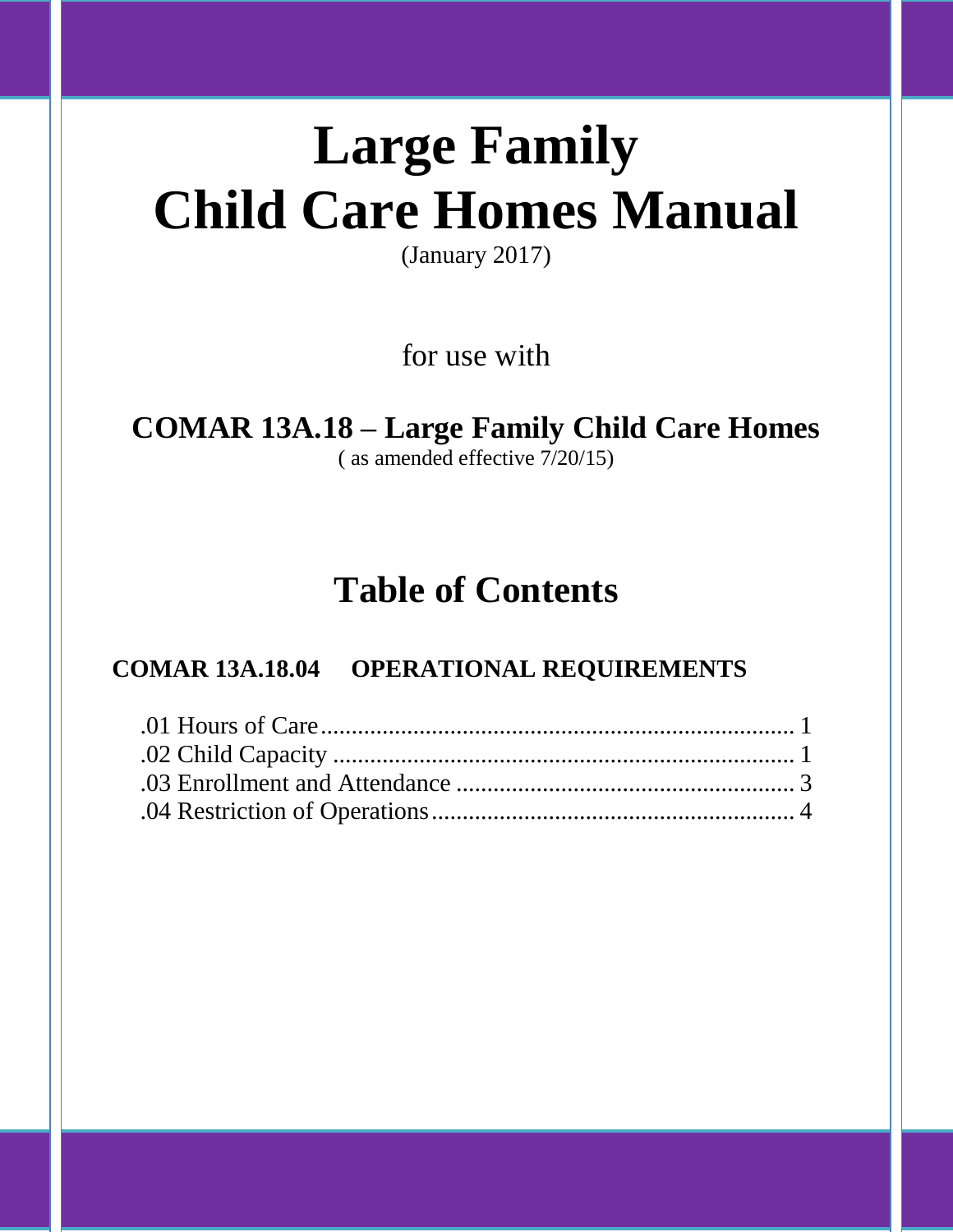#### **.01 Hours of Care.**

A. **A provider shall limit the hours of care to the approved hours of operation stated on the certificate of registration.**

*INTENT: The intent of this regulation is to permit the Provider to care for, but not assume primary responsibilities for, the child on a regular basis. It is also to prevent "provider burn-out."*

*INSPECTION REPORT ITEM: "Hours of Care"*

*COMPLIANCE CRITERIA: Child attendance records show that no child has spent more than 14 hours in care on more than an occasional basis without prior Regional Office approval.*

*ASSESSMENT METHOD: Review of the Provider's attendance records.*

*Notes: Upon written request from the Provider, and on a case-by-case basis, the Regional Manager/designee may approve regular care of a child for more than 14 hours per 24-hour period. The Provider must submit a separate request for each child affected. In deciding whether to approve the request, the Regional Manager/designee will, at a minimum, take the following factors into account:*

- *The reason for the Provider's request;*
- *The circumstances under which the additional hours of care will be provided; and*
- *The Provider's compliance history.*
- B. **A provider may not offer overnight care without prior written approval from the office.**
- C. **A provider who wishes to provide overnight care shall:**
	- (1) **Submit to the office a written plan of operation that includes:**
		- (a) **The number and ages of children to be served;**
		- (b) **A meal and snack schedule;**
		- (c) **The name of the overnight care substitute, if different from the daytime care substitute;**
		- (d) **A child supervision plan;**
		- (e) **A bedtime routine; and**
		- (f) **An evacuation plan for each room where a child in care will sleep; and**
	- (2) **Obtain the written approval of each child's parent for the child's sleeping arrangements.**

.02 **Child Capacity.**

- A. **The office shall determine the capacity of a large family child care home according to criteria established in:**
	- (1) **This subtitle affecting floor space, outdoor activity space, staffing, child supervision, equipment, ages of the children to be enrolled, and sanitary**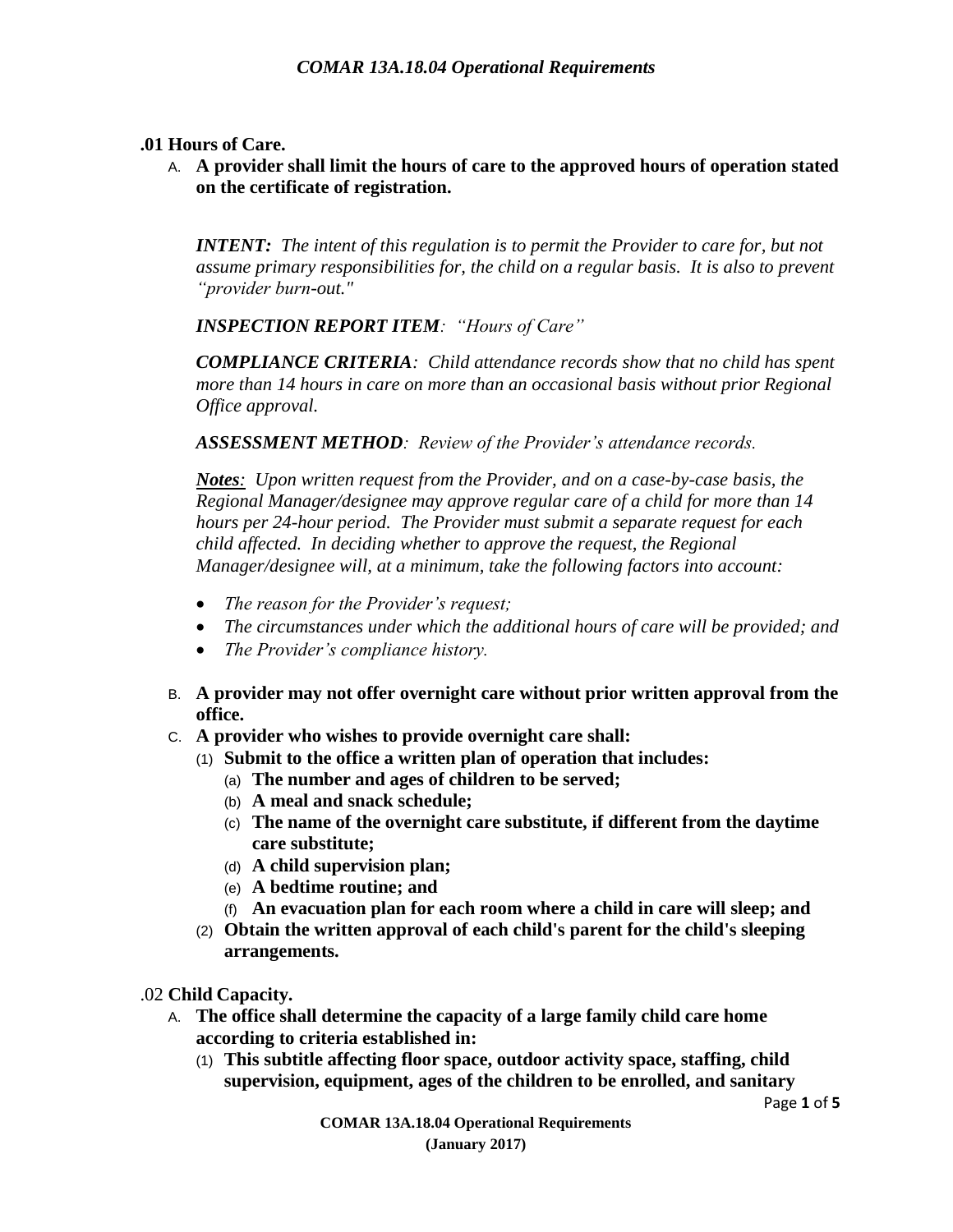**facilities; and**

- (2) **Applicable codes, including but not limited to zoning, building, and fire codes.**
- B. **The maximum total capacity of a large family child care home is 12 children.**
- C. **The number of children present in care at any one time may not exceed the maximum child capacity number stated on the certificate of registration.**

*INTENT: Maryland Law sets the maximum number of children a large family day care provider may care for, but not all providers or homes can be registered for the maximum number. The decision to issue a registration for less than the maximum is based on considerations for safety of children in care. Therefore, having more than this number of children present in care at any given time represents a potential risk to the children and is prohibited.*

*INSPECTION REPORT ITEM: "Child Capacity"*

*COMPLIANCE CRITERIA: Children in attendance does not exceed approved capacity.*

*ASSESSMENT METHOD: Children in care are counted.*

*Notes: Capacity decisions are made at the Regional Office as part of the process of issuing registration certificates. In making each capacity decision, the following steps are taken:*

- *First, consideration is given to any capacity limitations that might be imposed by applicable fire, environmental health, and zoning requirements.*
- *Second, the Provider's home is inspected to assess its suitability for the number of children requested. Particular consideration is given to:*
	- *The number and ages of the Provider's own children.*
	- *Other children living in the Provider's home, such as relatives' children or foster children, as well as children who the Provider regularly care for, whether for compensation or not.*
	- *The adequacy of indoor and outdoor activity space. Indoors, there must be enough floor area to allow the number and ages of the children authorized for care to engage in active play without overcrowding or risk of injury. Outdoors, there must be ample, accessible space that is free from hazards.*
	- *The amount and appropriateness of activity equipment and materials, and of napping and eating space and equipment.*
	- *Whether the Provider devotes time and energy to caring for other persons such as infirm or elderly relatives who either live in the home or come into the home on a regular basis.*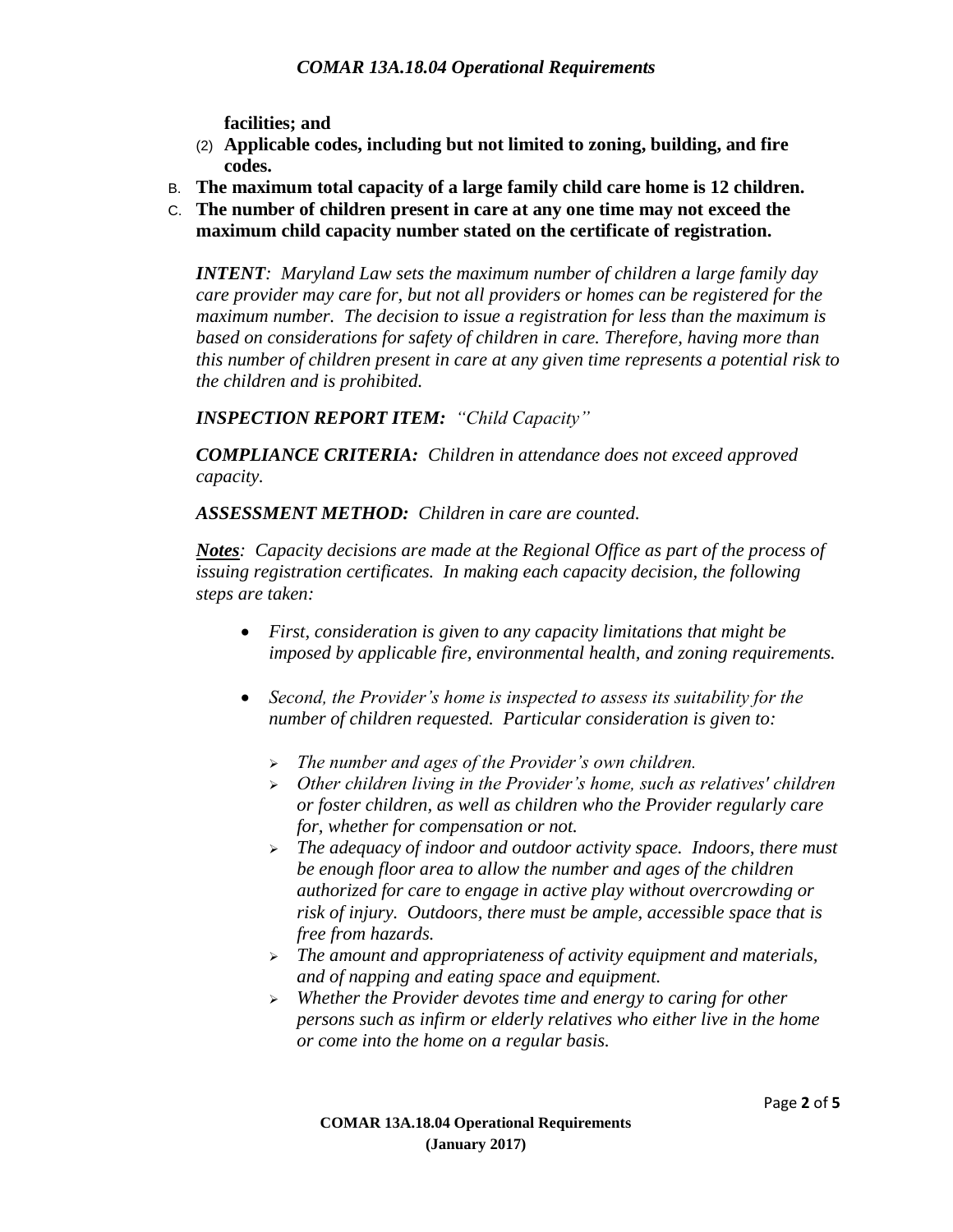#### *COMAR 13A.18.04 Operational Requirements*

- *Other factors that may affect the health, safety, or welfare of children in care at the home.*
- *Based on an assessment of the above items, the Licensing Specialist makes a capacity recommendation to the Licensing Supervisor or Regional Manager. The Supervisor or Manager is responsible for making the capacity decision. Before reaching that decision, the Supervisor or Manager may need to obtain additional information or conduct a further inspection of the Provider's home in order to determine the appropriateness of the Specialist's recommendation. Once a capacity decision has been made, the Supervisor or Manager is responsible for ensuring that the Provider is promptly notified about the decision.*

#### .03 **Enrollment and Attendance.**

- A. **A provider may enroll a child for care at the child care home only if the child's age group is approved for care, as indicated on the provider's current certificate of registration.**
- B. **All children in care at any one time are counted as being in attendance for purposes of complying with the regulations governing capacity, group size, and staff/child ratios.**

*INTENT: "Capacity" means the maximum number of children that may be physically present in the facility at the same time. "Enrollment" means the total number of children currently served by the facility at any time during its approved operating hours. "Attendance" means the number of children actually present at a given time. A facility's enrollment may exceed its capacity, but the number of children in attendance at the same time may not exceed the facility's capacity.*

#### C. **The office:**

- (1) **Shall count as a child in care a resident who is younger than 6 years old; and**
- (2) **May count as a child in care a child who is visiting the child care home if the child:**
	- (a) **Is younger than 8 years old and unaccompanied by an adult; or**
	- (b) **Cannot be sent home immediately.**
- D. **The provider may not permit a child to remain in care for more than 14 hours in any 24-hour period on a regular basis without prior approval from the office.**

*INTENT: Licensed child care is intended only to provide day-to-day custodial care and supervision of children during the time when their parents are elsewhere. It is expected that each child's parent or guardian will take the child home at the end of each day. Except as approved in advance by OCC, child care services may not be provided to a child during any given day for more than 14 hours in a 24-hour period.*

*INSPECTION REPORT ITEM: "Enrollment and Attendance"*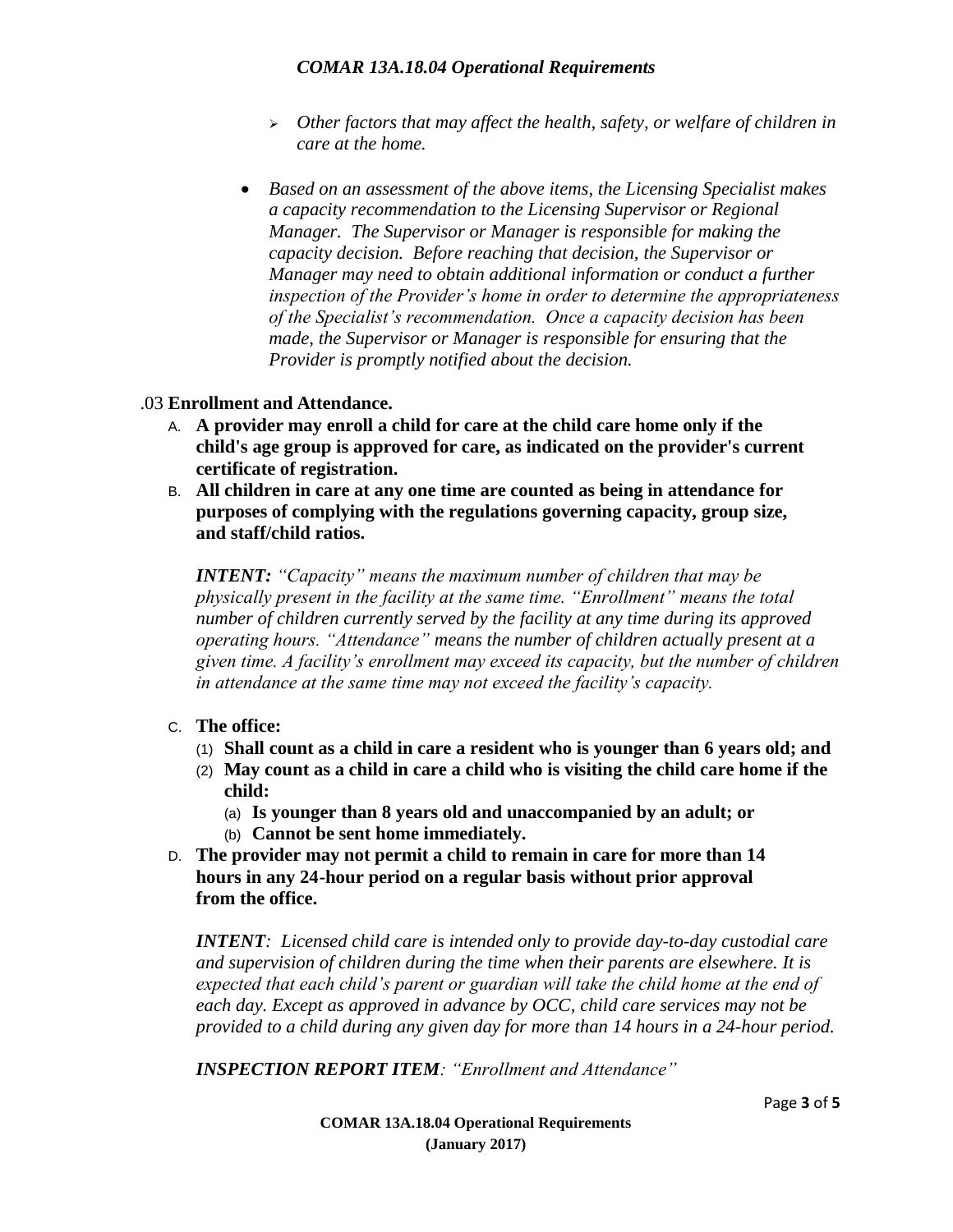*COMPLIANCE CRITERIA: During any given day, no child is in attendance for more than 14 hours without the prior approval of the Regional Office.*

*ASSESSMENT METHOD: Review the facility's daily child attendance records to determine the length of time children are in attendance there. If a child has been in attendance for more than 14 hours, determine if the facility received prior OCC approval.* 

*Note: Occasional late pickup by parents does not apply.*

#### **.04 Restriction of Operations.**

- A. **Upon determining that any of the following is unsuitable for the child care home, the office may restrict or reduce the provider's approved:**
	- (1) **Hours of care;**
	- (2) **Child care age groups; or**
	- (3) **Child capacity.**

*INTENT: For a given home, the Office may limit the children who may be present at one time to less than the maximum permitted capacity in order to ensure that safe, adequate, and appropriate child care and supervision can be provided.*

*Notes: If the Provider home school the Provider's own children, the Regional Office shall assess the potential impact of that activity on the care provided to children during the Provider's approved hours of operation. Depending on the circumstances of the home schooling activity, the Regional Office may limit the Provider's child care capacity to less than the permitted maximum. For details about home schooling in a large family child care home, see resource document, "Home Instruction."* 

- B. **The office may base a restriction or reduction under §A of this regulation on any of the following factors:**
	- (1) **Space available, indoors or outdoors;**
	- (2) **Equipment available;**
	- (3) **Number and ages of residents in the child care home;**
	- (4) **Responsibility of the provider to care for another individual who may require special attention or care, including, but not limited to, an elderly resident or a child with a serious physical, emotional, or behavioral condition;**
	- (5) **Applicable fire, zoning, health, environmental, or other codes;**
	- (6) **Failure to comply with group size and staffing requirements set forth at Chapter 08.03 of this subtitle; or**
	- (7) **Other factors the office determines may cause a risk to a child's health, safety, or welfare.**
- C. **A provider may appeal a restriction or reduction pursuant to §B of this regulation by filing a request for hearing:**